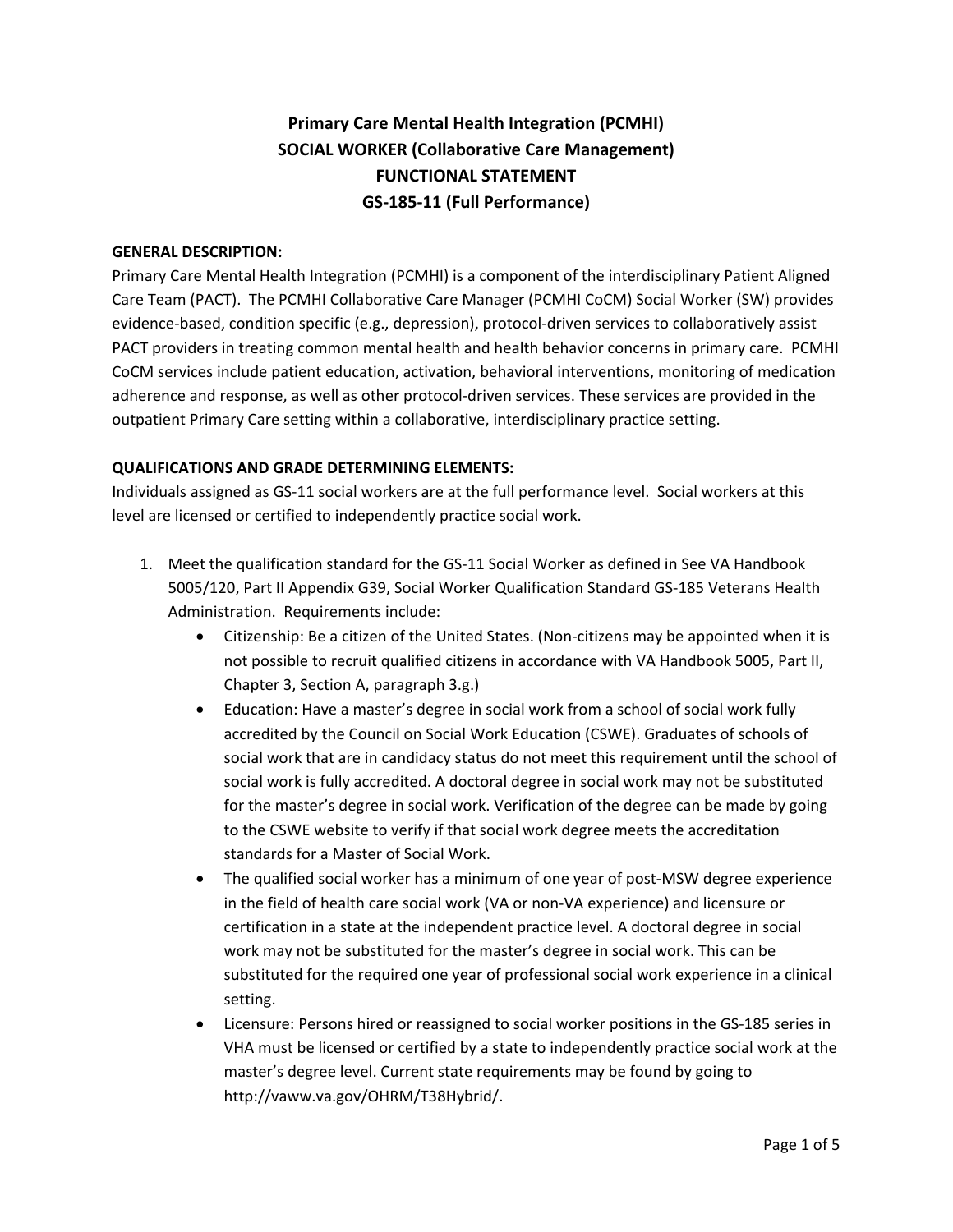- Physical Requirements. See VA Directive and Handbook 5019, Employee Occupational Health Services.
- English Language Proficiency. Candidates must be proficient in spoken and written English to be appointed as authorized by 38 U.S.C. § 7403(f).
- Appointment to the GS-11 grade level requires completion of a minimum of one year of post-MSW experience equivalent to the GS-9 grade level in the field of health care or other social work-related settings, (VA or non- VA experience) and licensure or certification in a state at the independent practice level.
- 2. Demonstrated Knowledge, Skills, and Abilities. In addition to the experience above, candidates must demonstrate all of the following KSAs:
	- Knowledge of community resources, how to make appropriate referrals to community and other governmental agencies for services, and ability to coordinate services.
	- Skill in independently conducting psychosocial assessments and treatment interventions to a wide variety of individuals from various socio-economic, cultural, ethnic, educational and other diversified backgrounds.
	- Knowledge of medical and mental health diagnoses, disabilities and treatment procedures (i.e. acute, chronic and traumatic illnesses/injuries, common medications and their effects/side effects, and medical terminology) to formulate a treatment plan.
	- Skill in independently implementing different treatment modalities in working with individuals, families, and groups who are experiencing a variety of psychiatric, medical, and social problems to achieve treatment goals.
	- Ability to provide consultation services to new social workers, social work graduate students, and other staff about the psychosocial needs of patients and the impact of psychosocial problems on health care and compliance with treatment.

# **SUPERVISORY CONTROLS:**

The GS-11 social worker performs duties independently and reports directly to the PCMHI Coordinator/Program Manager. For Social Work practice issues, the PCMHI SW has access to the Social Work Executive as needed with complex and sensitive case situations. The Social Work Executive works in collaboration with the PCMHI Coordinator/Program Manager to complete annual PCMHI SW evaluations. The PCMHI Coordinator/Program Manager provides administrative supervision, general instruction plans, and assigns work.

# **MAJOR DUTIES AND RESPONSIBILITIES:**

The PCMHI CoCM SW is an integral part of the PCMHI team. Duties include:

- Patient outreach and engagement in treatment
	- $\circ$  Patient contact is frequently provided via telephone and written correspondence, however face-to-face care is within the scope of this position
- Initial assessment of the Veteran, including the following:
	- o Administration of validated patient reported outcome measure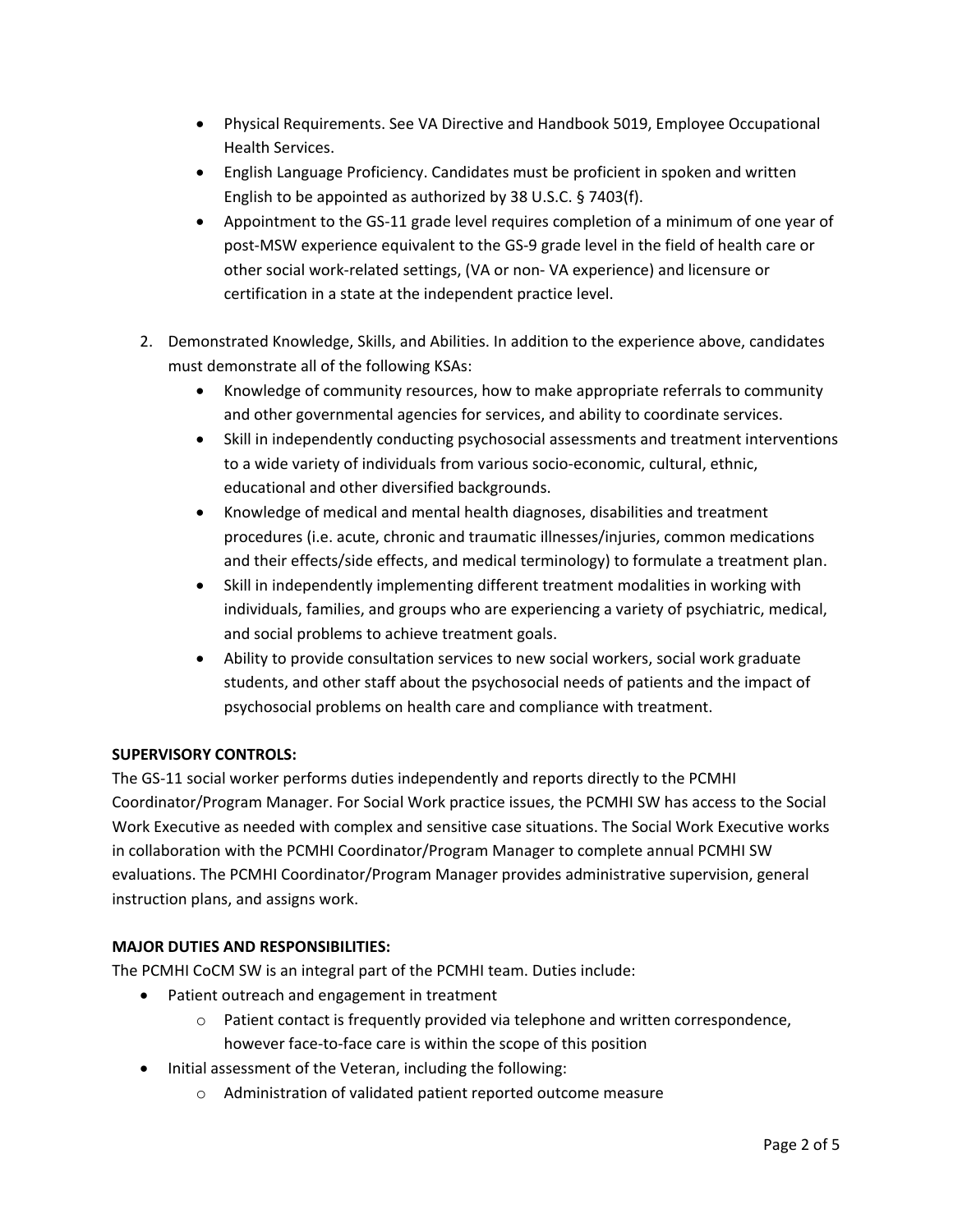- o Review of assessments and documentation completed by others
- $\circ$  Obtain missing pertinent information from providers, patients, and medical records
- $\circ$  Development of an individualized treatment plan using standardized algorithms to guide treatment recommendations and support evidence-based decision making
- o Keep current with knowledge of the variety of clinical options available through the medical center and local community about how to refer/engage Veterans
- $\circ$  Review of initial assessment and treatment plan with the PCMHI Provider with Prescribing Privileges consultant and PCP, incorporating modifications of the plan as recommended
- Routine use of a patient registry, including:
	- o Entry of all Veterans receiving PCMHI CoCM into a registry (e.g., Behavioral Health Lab software)
	- o Use of a registry to ensure patient follow-up, track engagement in PCMHI CoCM protocols, and monitor treatment response
	- $\circ$  Run patient registry reports to facilitate care provision and to monitor quality of care
- Participation in weekly caseload consultation with the consulting PCMHI Provider with Prescribing Privileges
	- o Actively seek out additional ad-hoc consultation as clinically indicated
- Providing education and brief interventions using evidence-based techniques such as behavioral activation, motivational interviewing, and other focused treatment strategies
- Monitoring of Veteran progress using validated patient reported outcome measures
- Ongoing review of progress and recommendations for changes in treatment, including medication adjustments, utilizing evidence-based algorithms in consultation with the PCMHI Provider with Prescribing Privileges
- Relapse prevention planning throughout care, including transition from active treatment to maintenance as goals are achieved
- Timely and thorough documentation of all patient interactions
- Provision of same-day access to PCMHI CoCM services
- Ongoing collaboration with and coordination of the Veteran's care with the treating PCP and other healthcare professionals
	- o Influence adherence to evidence-based treatment guidelines in PACT by providing "ontime, on-target" information to PACT providers
	- $\circ$  Function effectively within interdisciplinary teams, fostering open communication, mutual respect, and shared decision-making to achieve quality patient care
- Continuously collaborate with the entire PCMHI team to ensure high quality, effective, Veterancentered services at the patient and programmatic levels.
- Collaborate with PCMHI leadership/team members to develop/enhance educational materials and use marketing strategies to promote PCMHI CoCM services.
- Effectively communicate with patients, families, caregivers, VA leadership, and members of the interdisciplinary team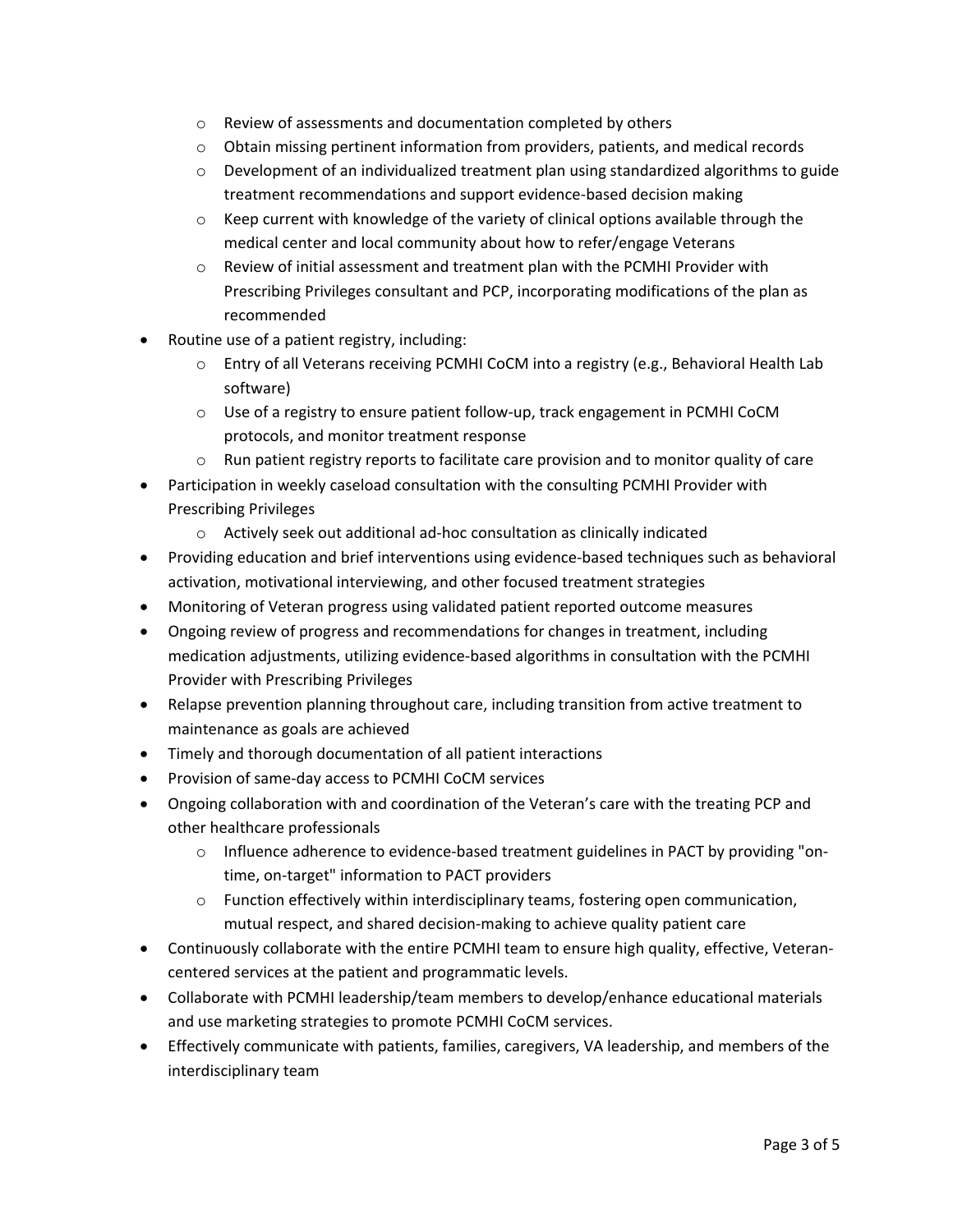## **CUSTOMER SERVICE REQUIREMENTS:**

Incumbent meets the needs of customers while supporting VA missions. Consistently communicates and treats customers (Veterans, their representatives, visitors, and all VA staff) in a courteous, tactful, and respectful manner. Incumbent provides the customer with consistent information according to established policies and procedures. Handles conflict and problems in dealing with the consumer constructively and appropriately.

## **AGE, DEVELOPMENT, AND CULTURAL NEEDS OF PATIENTS REQUIREMENTS:**

The position requires the incumbent possess or develop an understanding of the particular needs of Veterans, including, but not limited to knowledge and sensitivities of age-specific, gender specific, cultural beliefs and practices, war-era related, and alternative lifestyles of Veterans and their families/caregivers. Sensitivity to the special needs of patients must be consistently achieved.

## **COMPUTER SECURITY REQUIREMENTS:**

- Protects printed and electronic files containing sensitive data in accordance with the provisions of the Privacy Act of 1974 and other applicable laws, Federal regulations, VA statutes and policy, and VHA policy.
- Protects data from unauthorized release or loss, alteration, or unauthorized deletion.
- Follows applicable regulations and instructions regarding access to computerized files, release of access codes, etc.
- Utilization of CPRS/Cerner to execute several office automation functions such as storing and retrieving electronic documents and files; activating printers; inserting and deleting text, formatting letters, reports, and memoranda; and transmitting and receiving e-mail.
- Utilization of the Veterans Health Information and Technology Architecture (Vista) to access information in the Medical Center Computer System.

## **GUIDELINES:**

The PCMHI SW uses professional knowledge, skills, and experience derived from education, previous and ongoing professional practice , VA SOP, VA Central Office Directives, NEPEC, professional literature, continuing education, and individual and group consultation.

## **WORK ENVIRONMENT:**

Work performed will be within the Medical Center, however the position has the opportunity for telework. The Medical Center environment involves everyday risks or discomforts which require normal safety precautions and adherence to the Medical Center Infection Control SOPs, VA Medical Center directives, policy and procedures and PCMHI SOP's.

## **SAFETY/ENVIORNMENT OF CARE/INFECTION CONTROL:**

- Appropriate use of equipment, supplies.
- Maintain safe, orderly work areas.
- Report and complete forms for any accident to self, Veteran and vehicle.